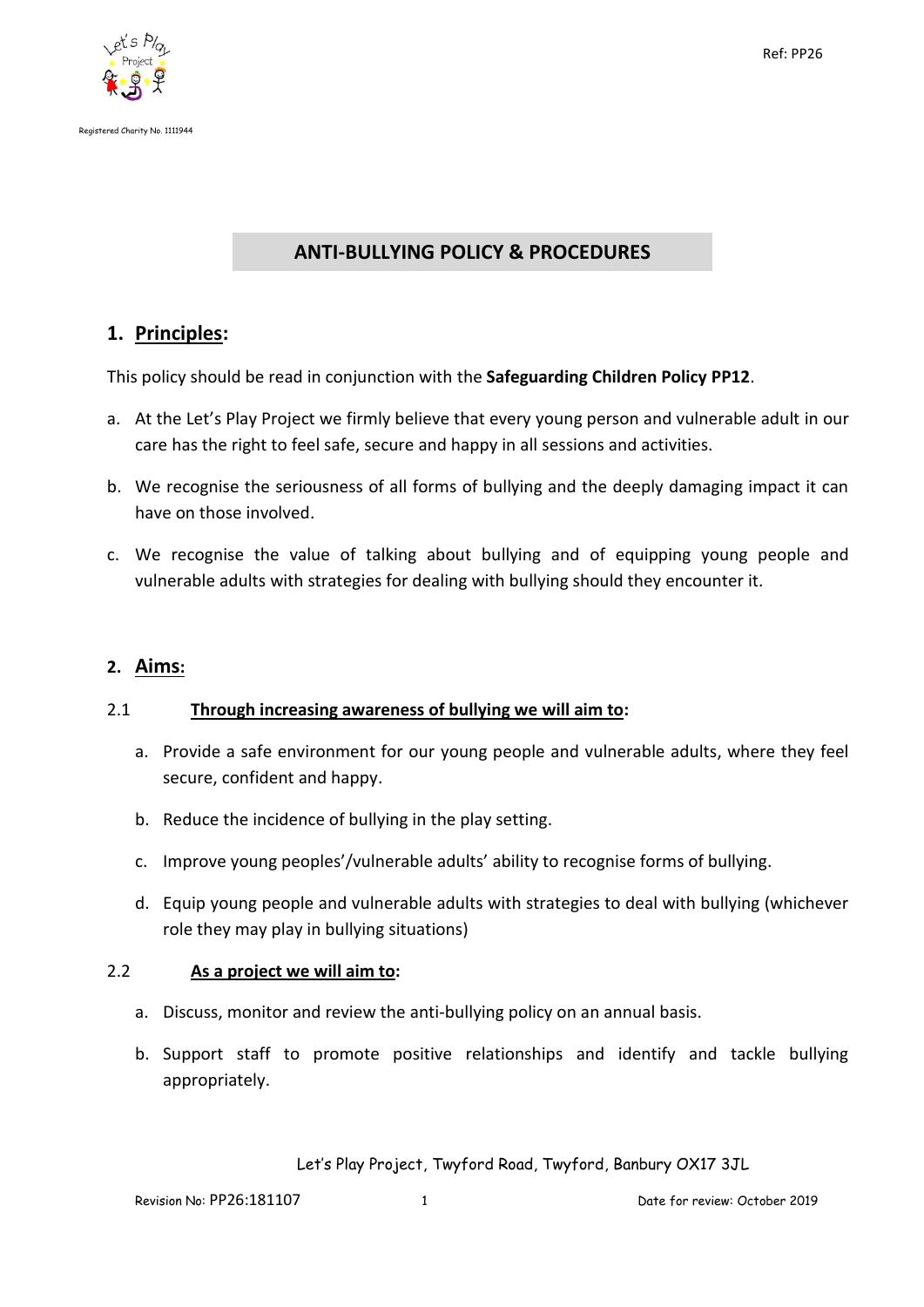

- c. Ensure that young people/vulnerable adults are aware that all bullying concerns will be dealt with sensitively and effectively; that young people/vulnerable adults feel safe to play; and that young people/vulnerable adults abide by the anti-bullying policy.
- d. Report back to parents/carers regarding their concerns on bullying and deal promptly with complaints.

# **3. Definitions of bullying:**

## 3.1 **Bullying is:**

- a. Behaviour by an individual or a group, usually repeated over time that intentionally hurts another individual either physically or emotionally.
- b. Ongoing (it is not the same as random unprovoked aggressive acts).
- c. Unequal and difficult to counteract by the person being bullied (it involves a power imbalance – this can result from size, number, status or as a result of having access to limited resources).
- d. Can be indirect or direct physical (e.g. hitting or kicking) verbal (e.g. abuse or namecalling) - non-verbal (e.g. gestures and looks) - psychological (e.g. excluding or threats).

## 3.2 **Bullying includes:**

Name calling, taunting, mocking, making offensive comments,; kicking; hitting; taking belongings; inappropriate text messaging and emailing; sending offensive or degrading images by phone or via the internet; producing offensive graffiti; gossiping; excluding people from groups and spreading hurtful and untruthful rumours.

- a. We recognise the specific guises and problems associated with cyber-bullying and teach our young people/vulnerable adults how to stay safe.
- b. We provide information for parents on the nature and risks of cyber-bullying and on how to help protect and inform their young person/vulnerable adult.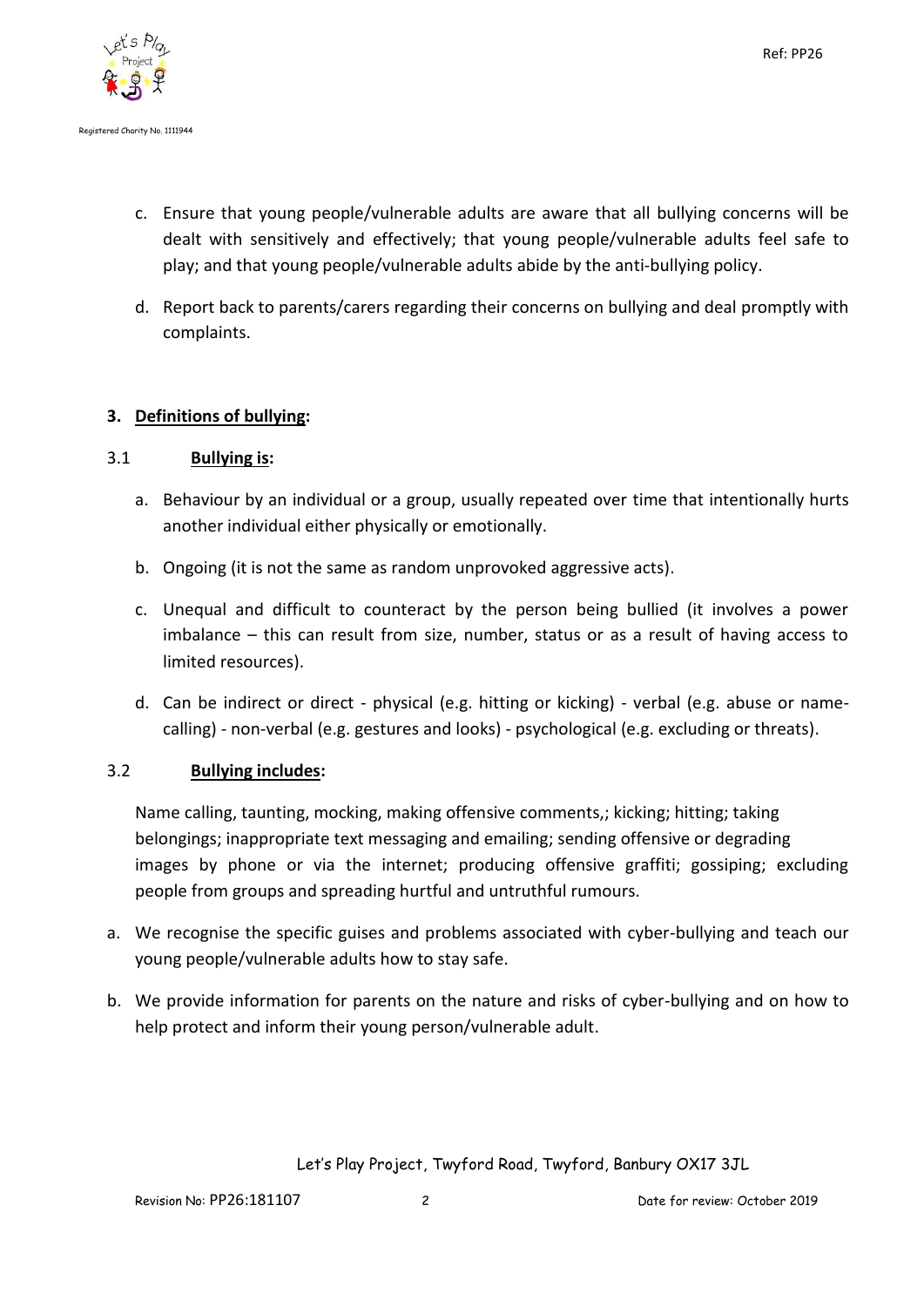

## 3.3 **Forms of bullying covered by this Policy:**

People are bullied for a variety of reasons. Bullying can happen to anyone. This policy covers all types of bullying including:

- a. Bullying related to race, religion or culture.
- b. Bullying related to special educational needs.
- c. Bullying related to appearance or health conditions.
- d. Bullying related to sexual orientation.
- e. Bullying of young carers or looked after young people/ vulnerable adults or otherwise related to home circumstances.
- f. Sexist or sexual bullying.
- g. Cyber-bullying.

# 3.4 **This policy also covers the bullying of the Let's Play staff, by young people/ vulnerable adults, parents or other staff:**

There is no hierarchy of bullying and no form of bullying is tolerated at the Let's Play Project. We encourage and support all members of our setting to report bullying and are committed to finding solutions that work.

## 3.5 **Roles within bullying:**

As a play setting we understand that there are different roles within bullying. We discuss these roles with our young people/ vulnerable adults. (We also understand that the same young person/ vulnerable adult can adopt different roles at different times or indeed at the same time).

- a. The ring-leader, the person who through their social power can direct bullying activity.
- b. Assistants/associates who actively join in the bullying (sometimes because they are afraid of the ring-leader).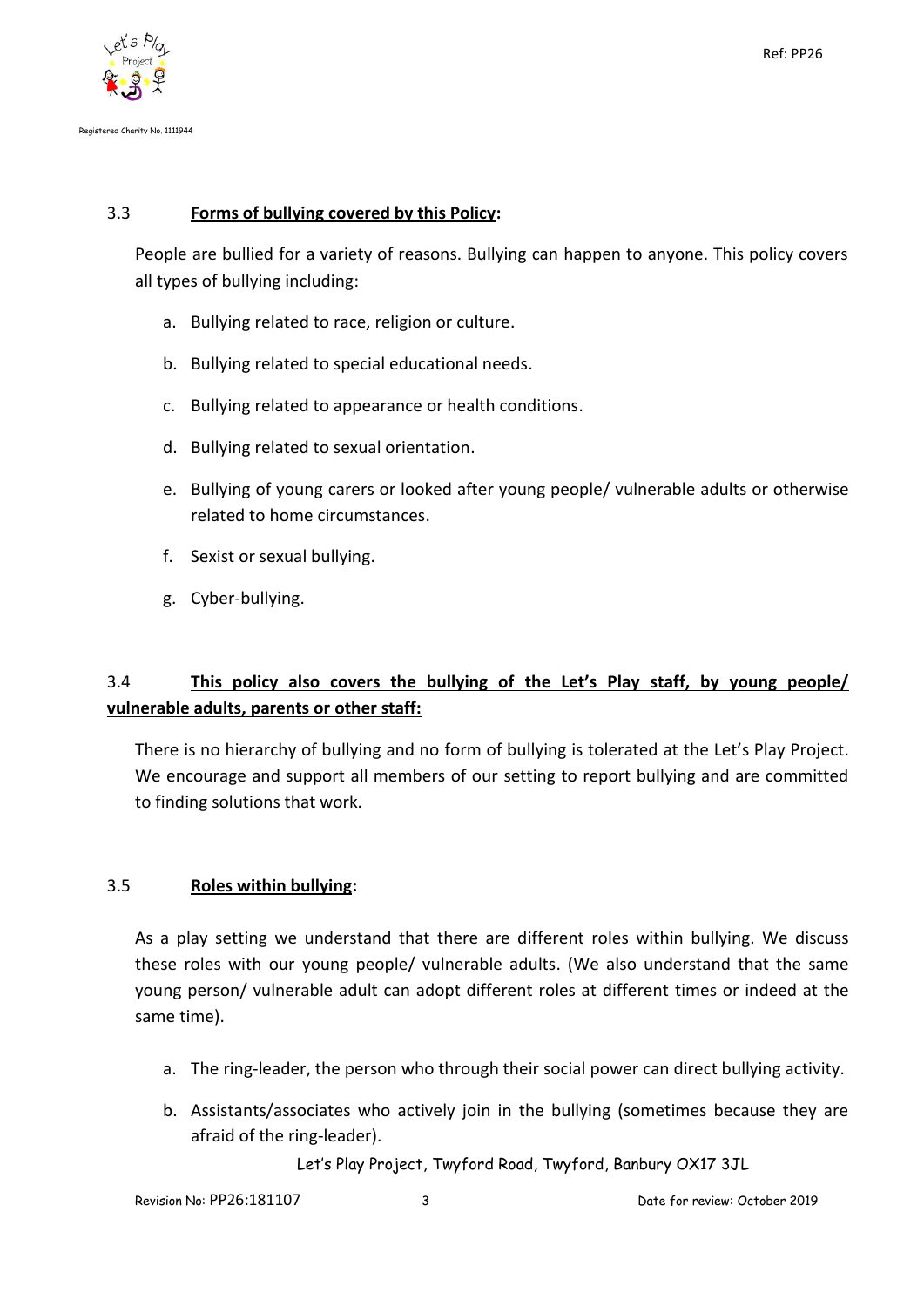

- c. Reinforcers who give positive feedback to the bully, perhaps by smiling or laughing.
- d. Outsiders/bystanders who stay back or stay silent and thereby appear to condone or collude with the bullying behaviour.
- e. Defenders who try and intervene to stop the bullying or comfort young people/ vulnerable adults who experience bullying.

## **4. Procedures:**

### 4.1 **Identifying and responding to bullying we:**

- a. Work with staff and outside agencies to identify all forms of prejudice-driven bullying.
- b. Are pro-active in early identification of young people/ vulnerable adults who may be at risk.
- c. Use data e.g. deteriorating attendance, poor punctuality, and lack of progress and diminishing achievement as potential indicators of vulnerability to, or suffering from bullying.
- d. Consider emotional, behavioural and physical problems as potential signs of bullying.
- e. Actively provide systematic opportunities to develop young people's/ vulnerable adult's social and emotional skills, including their resilience.
- f. Consider opportunities for addressing bullying including through the play setting, through displays and through peer support.
- g. Train all staff to identify bullying and follow anti-bullying policy and procedures.

# 4.2 **Dealing with bullying incidents for young people/ vulnerable adults who experience bullying behaviour:**

- a. Designated people to report to.
- b. Talk to the session leader or another member of staff of their choice about their experiences.
- c. Immediate steps to ensure they feel safe again.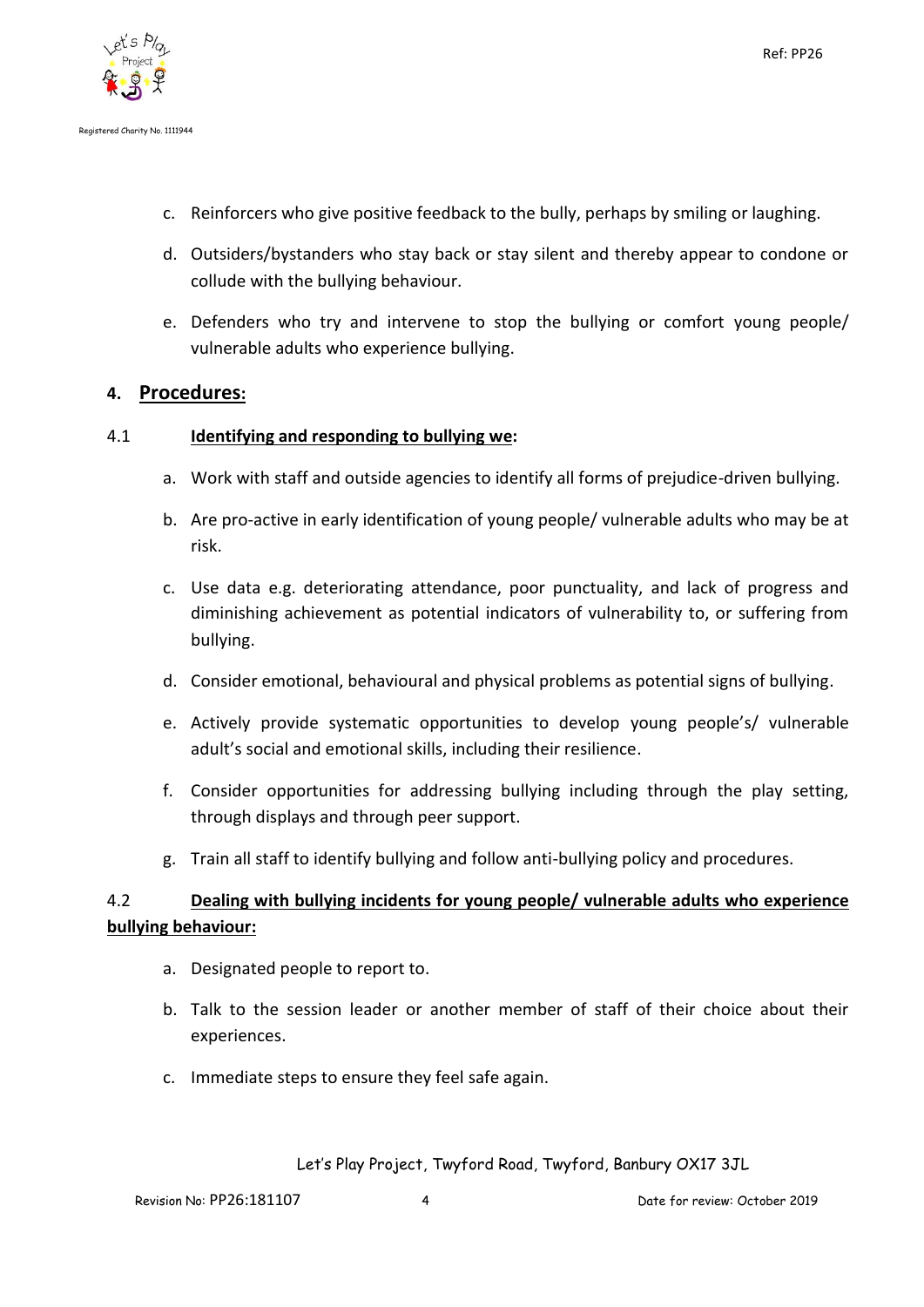

- d. A meeting between the coordinators and the young person's/ vulnerable adult's parents to discuss what has happened and agree a programme of support (follow-up discussions planned).
- e. Individual/small group play with staff to practise positive strategies that might reduce the occurrence of bullying.

### 4.3 **For young people who engage in bullying behaviour:**

- a. A meeting between the coordinators and the young person's/ vulnerable adult's parents to discuss what has happened and agree a programme of support (follow-up discussions planned).
- b. Talk with session leaders and play workers about what has happened.
- c. Individual/small group play with staff to reflect on their behaviour and help them to face up to the harm they have caused.
- d. Individual/small group play with staff to support the development of social and emotional skills and behaviour.
- e. Individual/small group play with staff to learn the steps they need to take to repair the harm they have caused and ensure they can make a choice to avoid bullying behaviour in the future.

#### 4.4 **For parents / carers:**

- a. Assurance that The Let's Play Project does not tolerate bullying and that the setting systems will deal with the bullying in a way that protects their young person/ vulnerable adult.
- b. Clear communication from the setting about the activities and programmes undertaken with their young person/ vulnerable adult.
- c. Awareness of the procedures to use if they are concerned their young person/ vulnerable adult is being bullied or engaged in bullying behaviour.

#### 4.5 **For the coordinators and other staff we:**

a. Promote a play setting climate where bullying and violence are not tolerated and cannot flourish.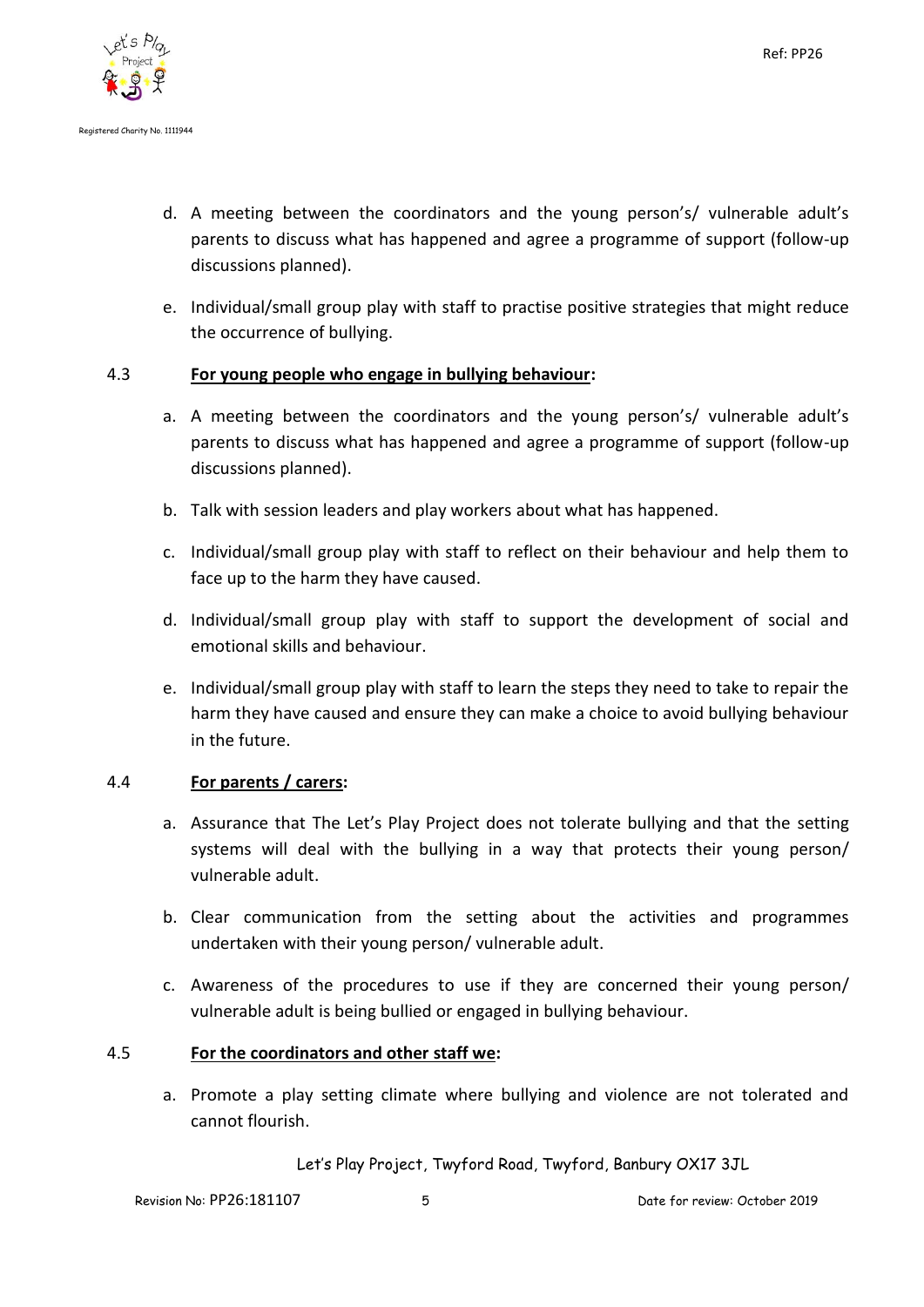

- b. Continually develop best practice based on knowledge of what works.
- c. Are clear about roles and responsibilities in preventing and responding to bullying.
- d. Are aware of the importance of modelling positive relationships.

# 4.6 **Involvement of young people/ vulnerable adults we work with them in a way which is appropriate to them to:**

- a. Regularly canvass young people's/ vulnerable adult's views on the extent and nature of bullying.
- b. Ensure young people/ vulnerable adults know how to express worries and anxieties about bullying.
- c. Ensure all young people/ vulnerable adults are aware of the range of sanctions which may be applied against those engaging in bullying.
- d. Involve all young people/ vulnerable adults in ongoing anti-bullying awareness and campaigns in play settings.
- e. Involve all young people/ vulnerable adults in reviewing and developing anti-bullying work and policy.
- f. Offer support to young people/ vulnerable adults who have been bullied.
- g. Work with young people/ vulnerable adults who have been bullying in order to address the problems they have.
- h. Publicise the details of helplines and websites:

<http://www.bullying.co.uk/> Telephone 0808 800 2222

<https://www.childline.org.uk/Explore/Bullying/Pages/Bullying.aspx> Telephone 0800 11 11

<http://www.nspcc.org.uk/> Telephone 0800 1111, 0808 800 5000